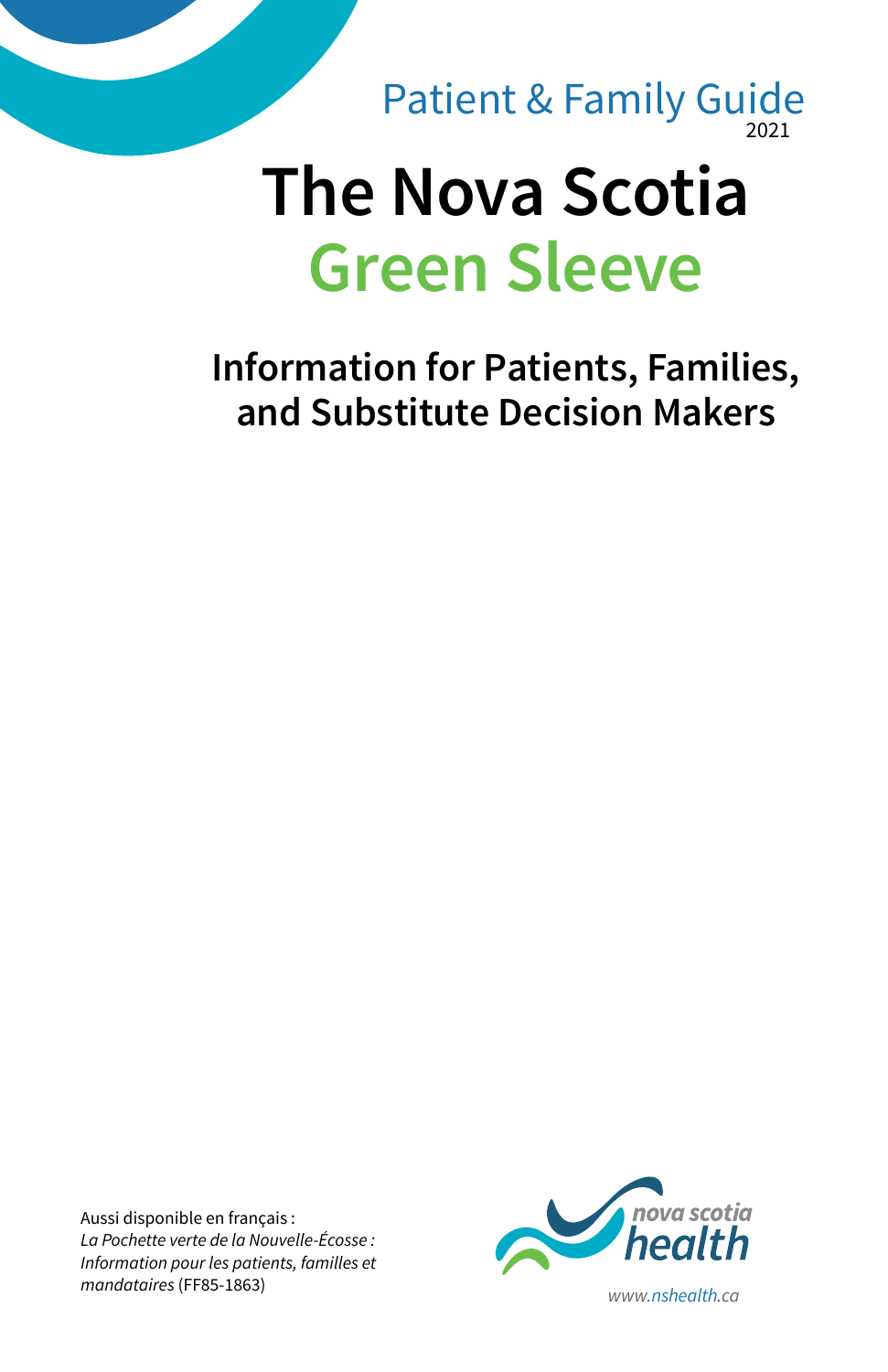# **About the Green Sleeve**

# **What is a Green Sleeve?**

The Nova Scotia Green Sleeve is a place for you to keep important documents. These documents can help you share your health care plans, goals, and care wishes with your health care providers.

# **Who should have a Green Sleeve?**

Anyone with a life-limiting illness should have a Green Sleeve.

# **What do I keep in my Green Sleeve?**

Examples of documents that you may keep in your Green Sleeve include:

- Emergency Health Services' (EHS) Special Patient Program Care Plan
- Personal Directive
- Nova Scotia Health Expected Death at Home form
- Information about your goals of care (such as treatment preferences, DNR, etc.)

Please talk with your health care provider for more information about any of these documents.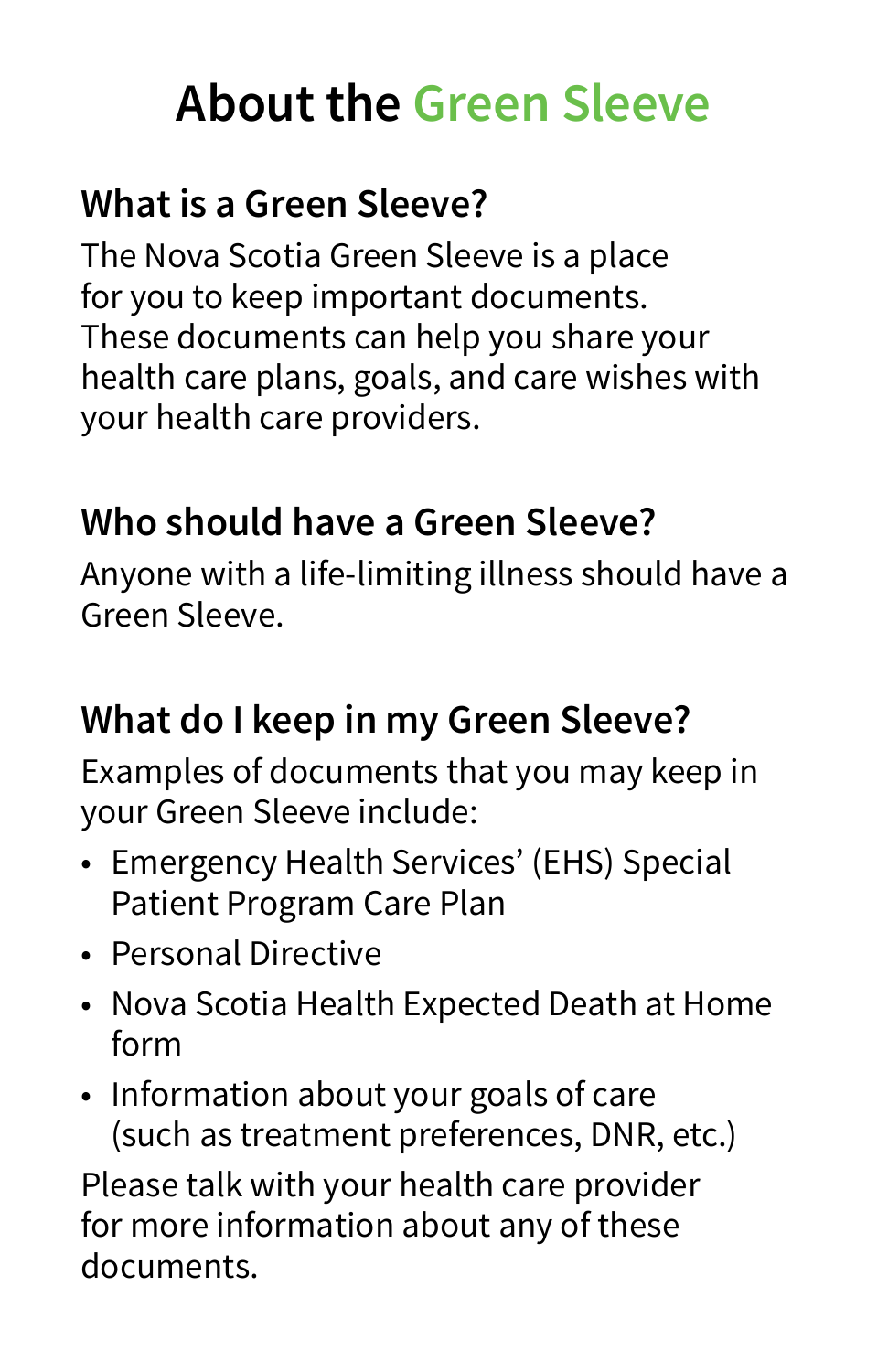# **What do I do with my Green Sleeve?**



- At home, keep your Green Sleeve somewhere easy to find, like on top of the fridge. If you have a palliative care binder, you may keep it in the front of the binder.
- Show your Green Sleeve to health care providers who provide care in your home, including paramedics if emergency help is needed.



- Take your Green Sleeve to your health care appointments.
- Take it with you if you go to the Emergency Department.
- If it is updated while there, be sure to bring it home with you.
- You should review and discuss the information in your Green Sleeve with your health care providers before any tests or treatments.